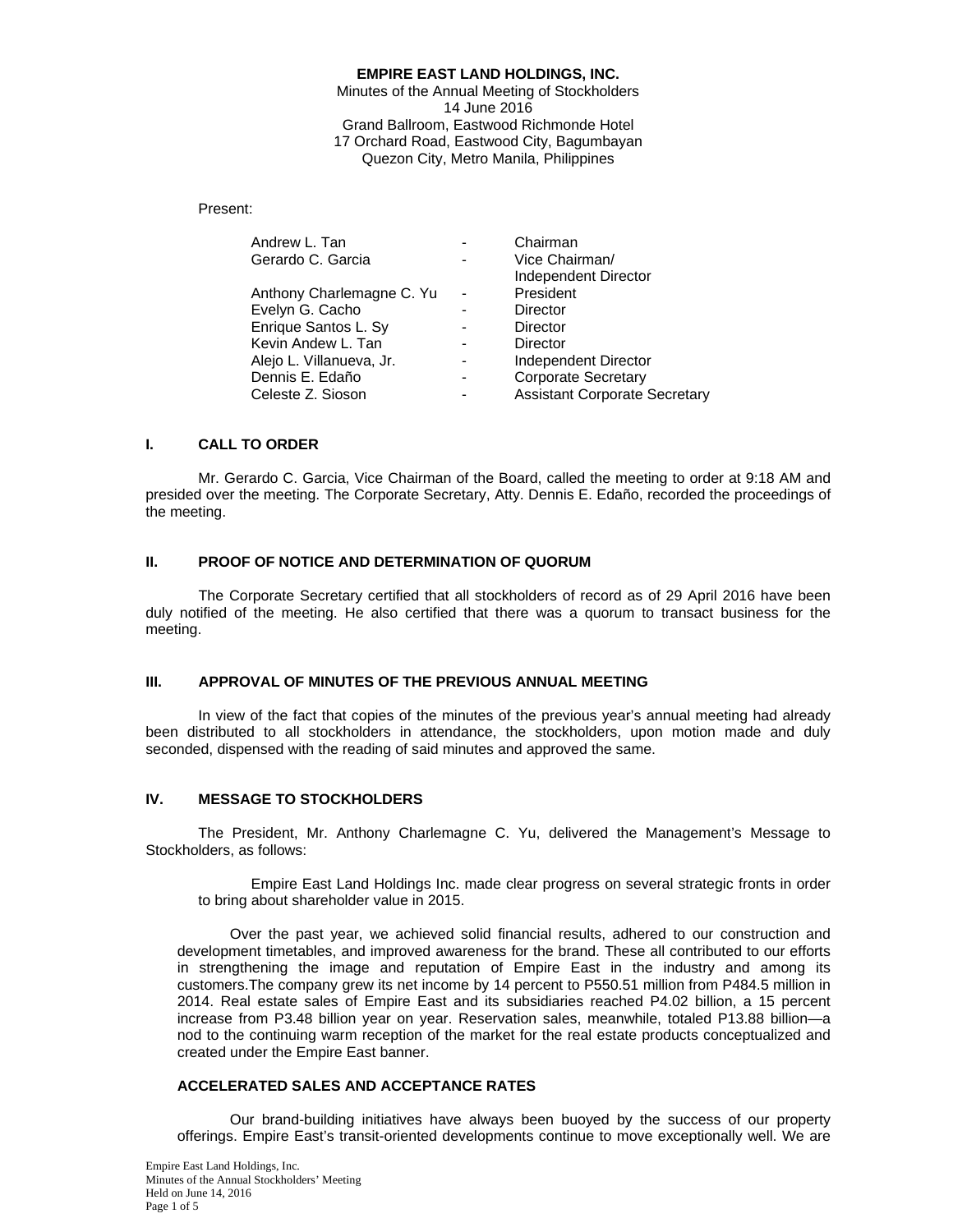very proud that even after nine years, the company's TOD concept continues to be relevant to our market. Take-up for units at Little Baguio Terraces has reached the 55 percent mark. Sales for Pioneer Woodlands and San Lorenzo Place are at 80 percent and 74 percent, respectively.

The company's urban resort residences have marked their own milestones in terms of sales. The Sonoma is nearly 90 percent sold, with over 1,300 of more than 1,500 residential lots already spoken for. The community's commercial lots in a retail strip called 1433 West Row are over 50 percent sold. Also cornering their share of the market are The Rochester, which is 73 percent taken up, and Kasara, now 68 percent sold.

Stable acceptance rates are a barometer for how well Empire East has managed its brand. Strong partnerships with topnotch contractors have allowed us to offer consistently high-quality projects, boosting the confidence and satisfaction of our customers. The acceptance level for units at Little Baguio Terraces and lots at The Sonoma are well over the halfway mark. In Pioneer Woodlands and San Lorenzo Place, over 60 percent of units have been accepted by homeowners. The Rochester, for its part, has an acceptance rate of close to 80 percent.

# **DEVELOPMENT AND DELIVERY, FAST-TRACKED**

People flock to trustworthy brands in a cyclical market. Through the years, Empire East has been honored with the public's trust, having been a constant force in delivering on its commitments while providing exceptional brand value. In 2015, the company poured P3.31 billion into various construction and development activities to ensure that homebuyers are able to experience the lifestyle they invested in as soon as possible.

Delivery is on schedule for Empire East's TODs. The company continues to turn over Towers 1 and 4 of Little Baguio Terraces. Work for Tower 2 and Tower 3 of the same project have reached the 51 and 75 percent mark, respectively.

At the project site of The Sonoma, construction of individual homes is ongoing, which is slowly bringing the Asian Modern look of the entire community to life. The development's four phases are complete and have been handed over. Meanwhile, Garden Villas 1 and 2 of The Rochester are complete and turned over. Work for its Parklane Tower, Palmridge Tower and Hillcrest Tower continues at a steady pace. For Kasara's Tower 1 and Tower 2, work is at 48 and 43 percent, respectively. Staying strong, innovative and relevant robust growth, sustained operational efficiency and stable project life cycles have all been part of the company's achievements over the past year. These, together with our passion to continuously keep the Empire East brand top of mind, allow us to look forward to increased profitability, greater public visibility and stronger brand equity. We are just as excited to seize emerging opportunities in a time where customer behaviors are quickly evolving.

To keep to our schedule of delivering quality properties to homebuyers and investors, we expect to spend about P4 billion to P5 billion for construction and development work in 2016. We currently have P2.9 billion worth of properties in our land bank, with an aggregate area of 404 hectares. As we prepare to roll out new phases for our existing projects, we are intent on coming up with new, creative and memorable ways to keep the company in the mind space of the market. We have, in fact, tailored our out-of-home advertising strategies to accomplish exactly this.

Empire East is confident about the future. As our business continues to remain anchored on long-term growth orientation and product and service differentiation, we see the company giving more—and being more— for its customers. We would like to recognize our shareholders, business partners, employees and clients for holding the company to the highest standards. Thank you for your support as we continue to push boundaries in the real estate industry while keeping the brand authentic and focused on value.

# **V. OPEN FORUM**

Below is a summary of the questions raised and answers given during the Open Forum:

Question: I would just like to know and also for everyone. There has been a lot of talk regarding a bubble in the property market, is the country experiencing such a bubble and is Empire East affected by it? If so, "Paano po kaya kami mapoprotektahan from that" or rather I say how do we secure ourselves from such a bubble?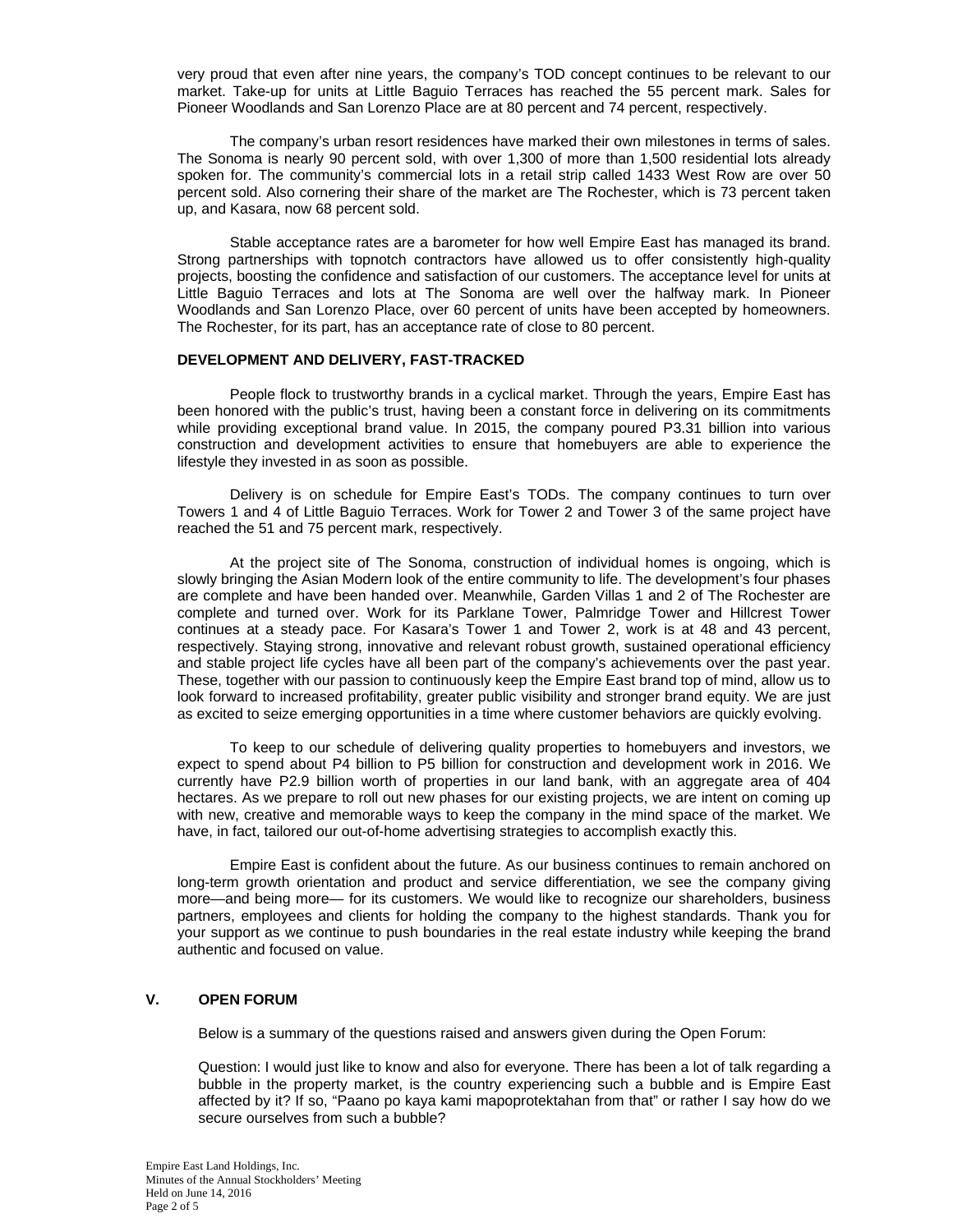Answer: I'm glad you asked that question. If a developer gives you an answer, it would always be considered as one that is self-serving. It would be best for us to listen to independent people, like independent government agencies come up with their own assessment of the matter because they are able to objectively quantify the different variables that are affecting the economy and derived therefrom a conclusion supported by facts.

Last week, I remember the Bangko Sentral ng Pilipinas (BSP) Deputy Governor Diwa Guinigundo came up with the results of the new residential real estate price index (RREPI) which showed that there was an increase in price. According to Dep. Gov. Guinigundo, this increase in price represents a very vibrant housing industry and is not a cause for worry. His boss, BSP Governor Tetangco on the other hand, categorically stated that the economy is doing very well, there is no alarm and there is no bubble in the property market. In fact, Gov. Tetangco said that based on the figures that they have, this supply that we see is actually fueled by the actual demands and supported with a fact that we have a backlog of about 4 million housing units in the country because of the lack of government housing projects. And as you can see the trend, the response of the developers today is to fill up this backlog not only in Metro Manila but it is now dispersed even in the provinces. So to answer your question, according to independent government agencies, there is no bubble, there is backlog that is yet to be filled and many of the developers are now more going to areas outside the Metro Manila, so you have developments that are more dispersed than those that we have before which are concentrated only in Metro Manila.

Question: I just want to ask, since we all know that as the Company grows, it needs to invest the money back to the Company for it to expand. But I just want to ask, are there any plans of declaring dividends in the near future?

Answer: You are correct in saying that as the Company grows, it has to allocate more funds back to the Company for it to be able to expand. In a highly competitive market that we have today, with all the developers expanding all over the country throughout the different segments, it is important for a company like ours to sustain our leadership in the sector that we are in. It is for this reason that it is more prudent to plough back the funds that we have, for us to invest and continue to expand. It may not also be practical to declare dividends at this particular point in time because the company still sources its funds from loans in order to meet the rapid expansion. We are hopeful that all these steps that we are taking today, all these efforts will redound ultimately to the benefit of the stockholders and will increase the shareholders' value.

Question: I would just like to ask, do you foresee an economic crisis under a Duterte presidency? Will the country collapse?

Answer: Even before the elections were held in May, we were already of the firm belief that the Philippine economy will remain very robust regardless of who wins the election in May. This is the sentiment not only of ours but of many multi-lateral agencies just like the World Bank, the Asian Development Bank and other institutions. If you look at the recent pronouncements of the President-elect with respect to his firm resolve to fight corruption, his firm resolve to fight crime and his intent to wipe out the drug menace in the country, I think all of these factors would certainly be a big boost in the Philippine Business since such decisive actions have a stabilizing effect. And if you look at the pronouncements of his Finance Secretary designate Sonny Dominguez in several statements, committed that the government under the Duterte administration will not under-spend insofar as infrastructure and other projects are concerned. That is a very welcome news to us in the business sector. All these measures, we feel, are very promising developments and positive developments. Therefore we are very optimistic that the economy will continue to be good, things will continue to do well in the years to come.

Question: From your message a while ago, the Company has been declaring more than 10Billion of reservation sales each year, which is very good compared to other companies. My question is, why are these sales not reflected in the financial results?

Answer: Our booking of sales is based on the percentage of collection. Following the standard payment terms of most major developers in the country, these reservation sales are not booked on the same year, they are booked on the  $3<sup>rd</sup>$  or  $4<sup>th</sup>$  year later depending on the terms of payment. The reservation sales are continually monitored by an in-house team in order for us to determine when it reaches that threshold and to be able to book them as sales. So, the answer to your question is, you will not immediately see these reservation sales reflected in the financial reports because of the manner it is being paid, because of terms of payment.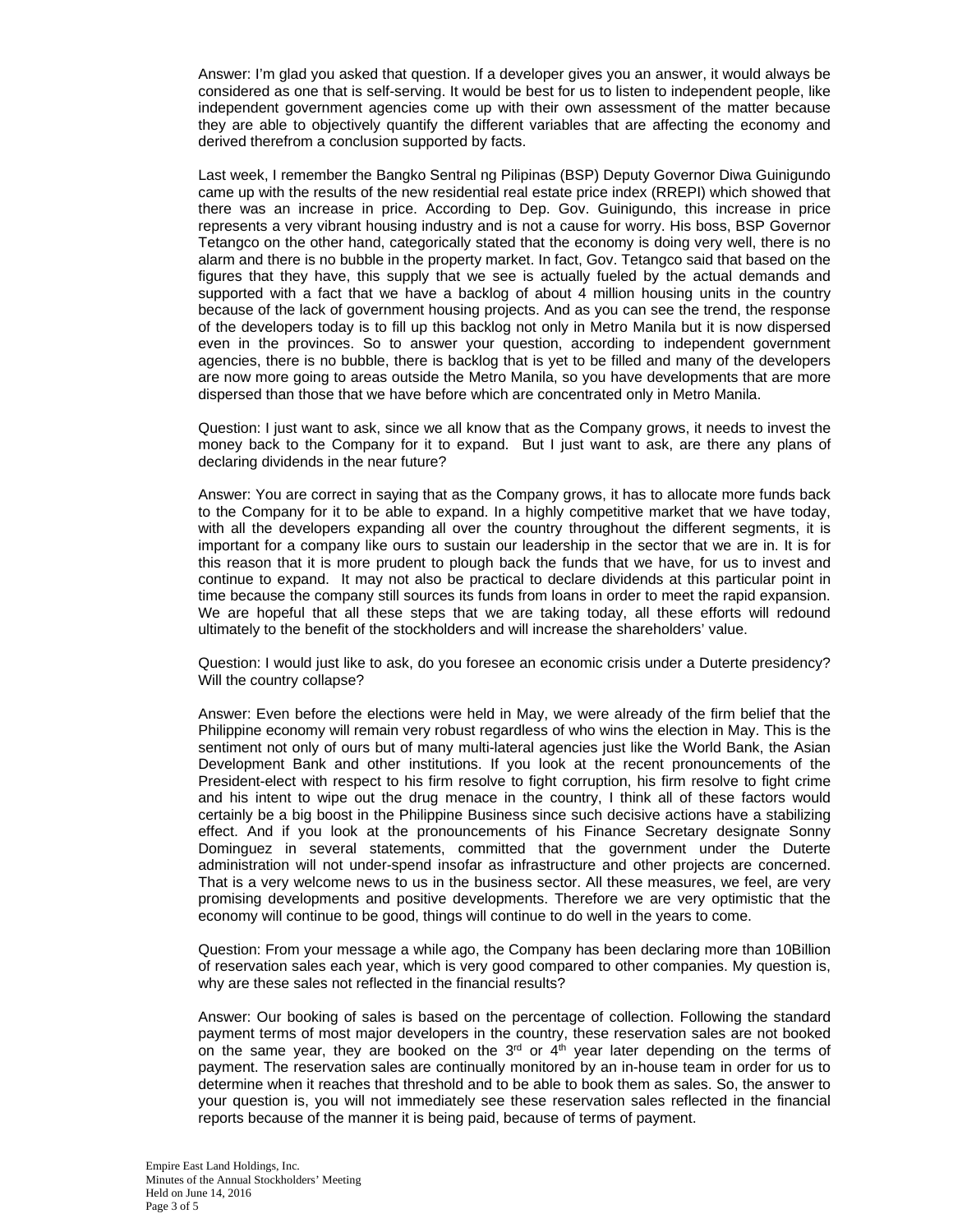Question: I know that Empire East is one of the big players in the industry. But what are the risks you face and how stable is the Company?

Answer: Your Company is very stable. It has assets worth 37.27-billion, it has 5.2-billion worth of receivables, we have 404 hectares of property in our landbank, we are currently developing and constructing 8 multi-tower projects. We have Pioneer Woodlands, San Lorenzo Place, Little Baguio Terraces, Rochester, Kasara, Cambridge Village, South Science Park and Covent Garden, all of these are multi-tower developments. We have also registered, as we reported earlier, a healthy growth in sales from 3.48Billion in 2014 to 4.02Billion in 2015, and majority of the stocks of the company is owned by one of the biggest, if not the biggest, the most prestigious developer in the country, Megaworld Corporation. So your company is very stable.

In so far as risk are concerned, any company around the world would face normal risk scenarios. However, because of the manner we manage the business, what we do is we either take away the risks or minimize these risks. What are some of the risks that all of the companies around the world would think of? For instance, people are talking about interest rate risk. Your Company does not have such interest rate risk because the loan that we have, it is in a fixed interest basis. Another possible risk that people talk about is accounting risk. Accounting risk is present only when you based it on estimates. We based it in cost so there is no such risk. Another possible risk is foreign currency risk. Foreign currency risk is not existent in this company because we do not have any foreign currency denominated loans and our importation is kept to the minimum. So your company is very stable and we are able to manage the normal risks that the company would face in order for us to be able to sustain the growth of your Company.

# **VI. ENGAGEMENT OF EXTERNAL AUDITOR**

The Presiding Officer informed the stockholders that the Audit Committee of the Board of Directors has recommended to the Board the engagement of Punongbayan & Araullo as external auditors of the Company for the audit of the Company's financial statements for the year ending 31 December 2016 and that the Board has approved such engagement.

Upon motion made and duly seconded, the stockholders approved the following resolution:

"RESOLVED, that the engagement of Punongbayan & Araullo as external auditors of the Company for the audit of the Company's financial statements for the year ending 31 December 2016, be approved."

# **VII. RATIFICATION OF ACTS AND RESOLUTIONS OF THE BOARD OF DIRECTORS, EXECUTIVE COMMITTEE AND MANAGEMENT**

The Presiding Officer proposed the ratification of all acts of the Board of Directors, Board Executive Committee and Management during the period covering 1 January 2015 to 31 December 2015. These acts include resolutions duly adopted by the Board of Directors and/or its Executive Committee, such as appointment of contract signatories, appointment of representatives to homeowners' associations, application for permits and licenses for projects, registration of master deed and restrictions of projects, operation of bank accounts and other bank transactions, consolidation and subdivision of lots and titling of projects, development and operation of projects, property acquisitions, dispositions, leases and joint ventures, purchase and sale of subscriptions, and appointment of stock transfer agent.

Upon motion made and duly seconded, the stockholders approved the following resolution:

"RESOLVED, that all acts of the Company's Board of Directors, Board Executive Committee and Management and all resolutions adopted by them during the period covering 1 January 2015 to 31 December 2015, be ratified."

# **VIII. ELECTION OF DIRECTORS**

The Chairman of the Meeting informed the stockholders that the Company would be electing seven (7) directors. He added that pursuant to the Securities Regulation Code, SRC Rule 38 and in relation to the SEC Memorandum Circular No. 6, Series of 2009 and its Manual of Corporate